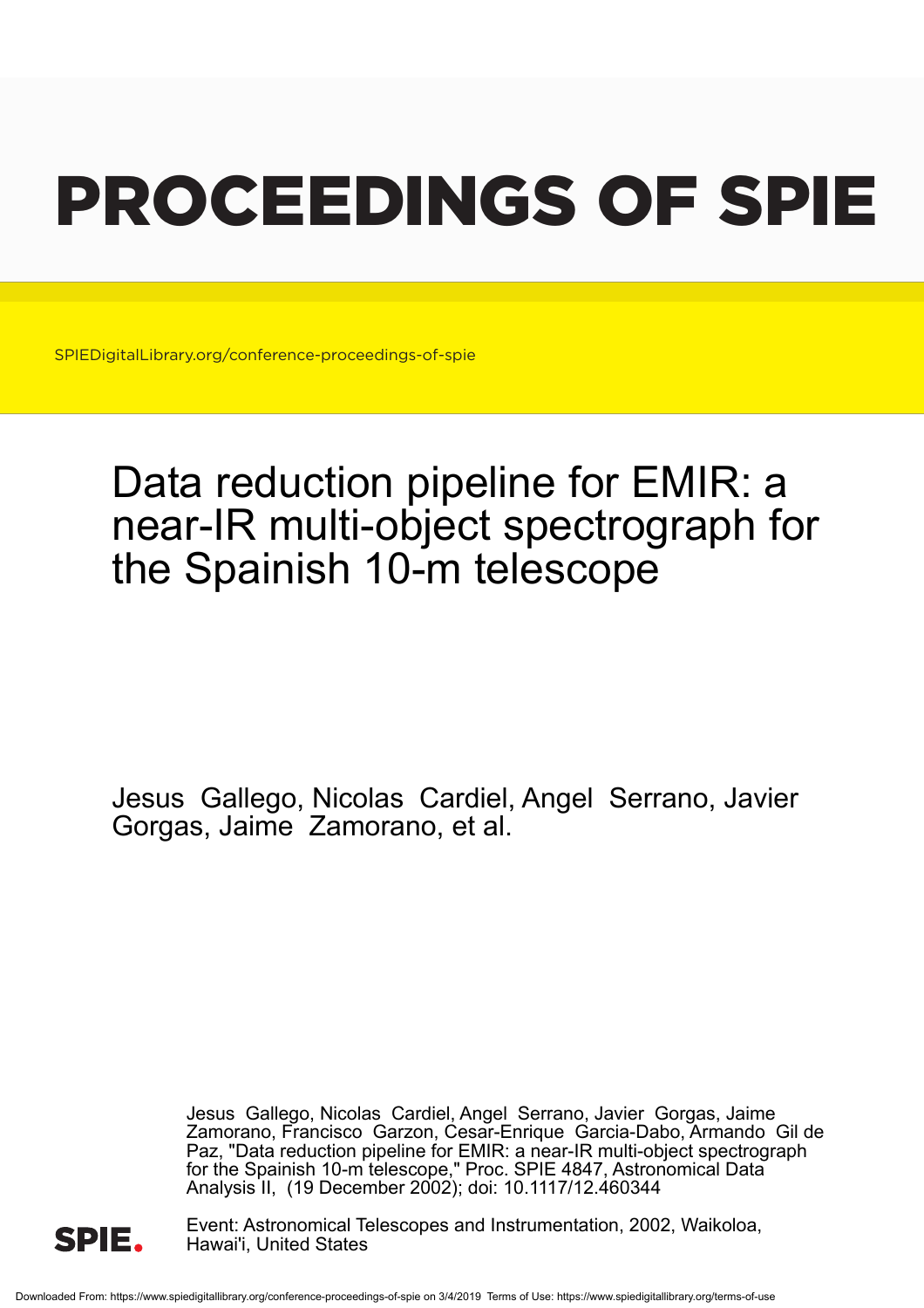### **Data Reduction Pipeline for EMIR, a near-IR multiobject spectrograph for the Spanish 10m telescope**

Jesús Gallego<sup>a</sup>, Nicolás Cardiel<sup>a</sup>, Ángel Serrano<sup>a</sup>, Javier Gorgas<sup>a</sup>, Jaime Zamorano<sup>a</sup>, F. Garzón<sup>b</sup>, César-Enrique García-Dabó and Armando Gil de Paz<sup>c, d</sup>

> <sup>a</sup>Departamento de Astrofísica y Ciencias de la Atmósfera, Universidad Complutense de Madrid, E-28040, Madrid, Spain

 $b$ Instituto de Astrofísica de Canarias, E-28200, Tenerife, Spain

<sup>c</sup>NASA/IPAC Extragalactic Database, Caltech, Pasadena, CA 91125, USA

 $d$ Jet Propulsion Laboratory, Pasadena, CA 91109, USA

#### **ABSTRACT**

EMIR (Espectrógrafo Multiobjeto Infrarrojo) is a near-infrared wide-field camera and multi-object spectrograph to be built for the 10.4m Spanish telescope (Gran Telescopio Canarias, GTC) at La Palma. The Data Reduction Pipeline (DRP), which is being designed and built by the EMIR Universidad Complutense de Madrid group, will be optimized for handling and reducing near-infrared data acquired with EMIR. Both reduced data and associated error frames will be delivered to the end-users as a final product.

**Keywords:** ground-based instruments, spectrographs, near-infrared, instrumentation for large telescopes

#### **1. INTRODUCTION**

Gran Telescopio Canarias (hereafter GTC, http://www.gtc.iac.es/) is a 10.4m telescope to be located at the Roque de los Muchachos Astronomical Observatory at La Palma, Spain.A unique near-infrared wide-field camera and multi-slit spectrograph has been proposed for GTC: EMIR, "Espectrógrafo Multiobjeto Infrarrojo". This will be a state-of-the-art instrument with which multi-object spectroscopic observations will be possible for up to 45 simultaneous targets with a resolution about 4000 and a spectral coverage from 0.9 to 2.5 microns. The field of view (FOV) will be  $6' \times 3'$  in spectroscopic mode. EMIR will also have imaging capabilities in the J, H and K near-IR bands. In this case, the FOV is  $6' \times 6'$ , with a spatial sampling around 0.175 "/pixel.

The main scientific driver of EMIR is the extension of the study of distant galaxies up to the  $z = 2 - 3$ redshift regime, where the rest-frame visible spectrum features are shifted to the K-band.EMIR will also allow the analysis of other kind of objects, such as dust-enshrouded star formation regions, low-mass stars and distant clusters of galaxies, among others (see<sup>1</sup> for a more detailed description).

EMIR is being developed by a consortium of Spanish, French and British institutions, led by the Instituto de Astrofísica de Canarias (IAC, Tenerife), and which also currently includes the Universidad Complutense de Madrid (UCM, Madrid), the Observatoire Midi-Pyréneées (LAOMP, Toulouse) and the University of Durham. For further details, visit the EMIR web page at http://www.ucm.es/info/emir/.

Due to the nature and complexity of EMIR, it will produce a great amount of data that will need to be analyzed.The EMIR Data Reduction Pipeline (hereafter DRP), which is being developed by the EMIR UCM group, is intended to reduce the data acquired with EMIR as a part of the GTC Control System.It will use a set of robust and fail-safe software tools and algorithms specialized in near-IR data.

402

Further author information: Send correspondence to J. Gallego: E-mail: jgm@astrax.fis.ucm.es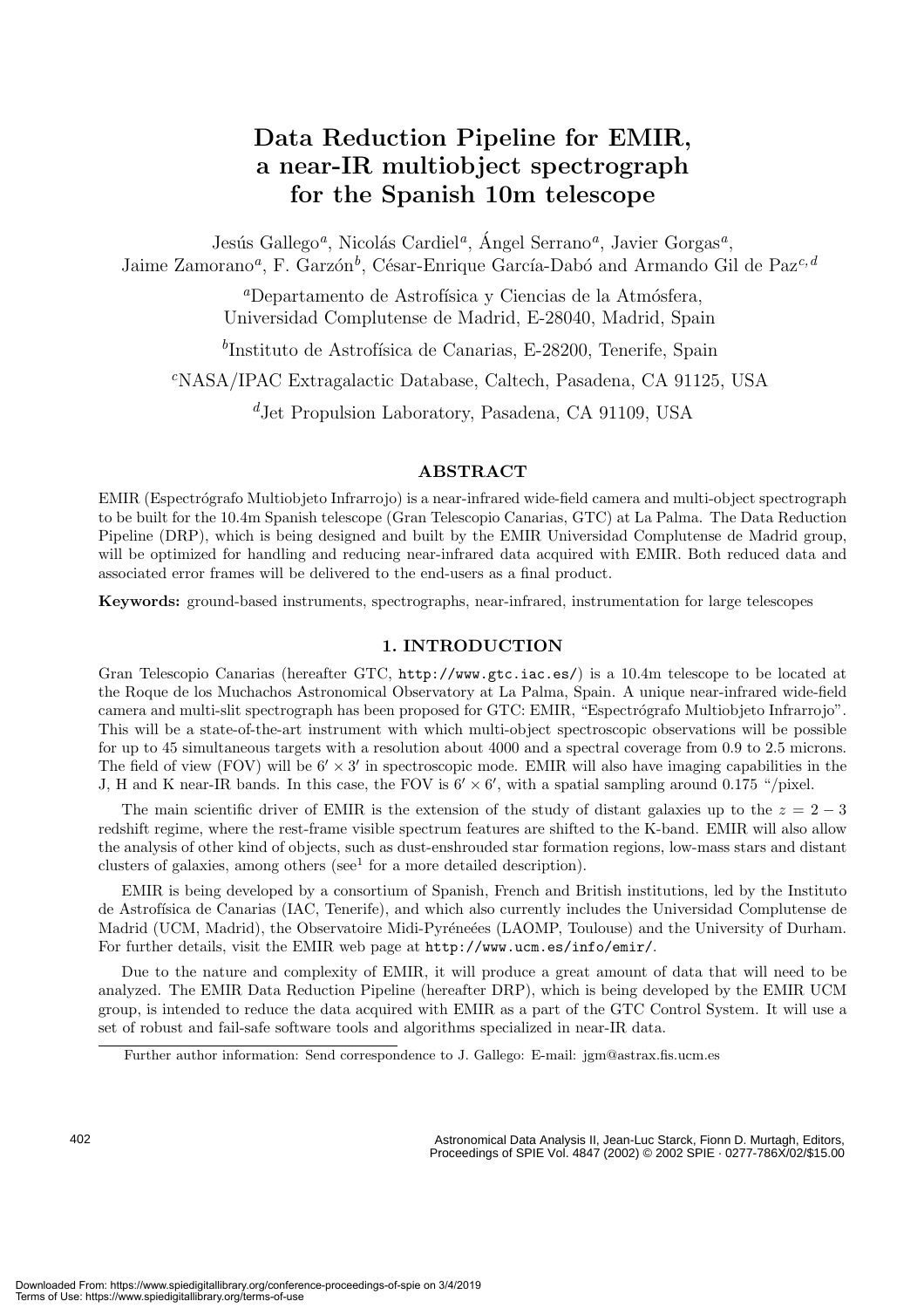In Section 2, an overview of the DRP, as well as the main goals which shall be achieved, are presented. In Section 3, we provide a description of the data flow within the DRP. In Section 4, the system key features are listed and, finally, in Section 5, immediate future work is briefly summarized.

#### **2. OVERVIEW OF THE DRP**

The DRP will be a set of advanced reduction algorithms and the Quality Check rules to be followed.It will be integrated into the GTC Data Factory and accessed through the GTC Inspector.This will create a common framework in which EMIR, and other instruments specialized software, could be executed.For each of the EMIR observing modes (imaging and multi-object spectroscopy), there are associated data types, including calibration observations (darks, flats, etc.) and science frames. Once an observation is completed, the DRP will need to interact with the GTC Operation Repository, where the existing calibration frames and the results are stored. Then, the DRP will provide the users with a final reduction set of observations in physical units and its associated error frames.

The DRP will be coded under an object-oriented architecture  $(C_{++})$ , following GTC programming and software standards. This will minimize porting problems to different operating systems and platforms. It will work under Sun Solaris, but if necessary, it will also be tested for VxWorks, which are the GTC hardware standards. Currently, the DRP is not intended to be public, though this option is being taken into consideration. It is being developed under the Rational Unified Process (RUP) methodology  $\binom{2}{2}$ , and Unified Modeling Language (UML) symbology.

The DRP has to tackle several critical problems to handle and reduce the near-IR data obtained by EMIR:

- 1.The suppression of OH sky lines is a key problem.These spectral features are due to hydroxyl molecule, which produce a dense *forest* of emission lines, especially in the  $1 - 2.5$  microns region. Current near-IR spectrographs in the J and H bands use high spectral resolution  $(R > 4000)$  and mask the pixels where the OH lines are detected.The goal of EMIR is to apply the same technique to the three J, H and K bands.
- 2.In the near-IR, the detection of astronomical sources is a very difficult issue, as they could be much fainter than the sky background.To solve this problem, a large number of short exposures must be co-added.
- 3.In the near-IR, the sky can change in a scale of minutes.To have this effect into account, the process of estimating the appropriate sky background for a given image is a difficult task that has to be undertaken carefully. Moreover, the background is contaminated by a large number of astronomical sources that have to be removed when estimating the sky.
- 4. Up to 45 simultaneous spectra can be achieved in the multi-object spectroscopic observing mode. Such quantity of data has to be handled properly.
- 5.Given the complex optical design of the instrument, geometric distortions are expected to be severe.They will need to be taken into account.
- 6.The user will need a reliable error estimation.Errors associated to each image shall be carefully tracked.
- 7.A quick way to visualize the data being gathered must be provided.

#### **3. DATA FLOW OF THE DRP**

Raw data in the detector is actually a convolution of the source astronomical signal plus the different contributions from each of the media the light travels through, i.e., the atmosphere, the telescope, the instrument and, finally, the detector itself. To uncover the scientific information contained in this noisy signal, a data reduction must be performed.

This will depend on the type of data, those related to calibration purposes, such as darks and flatfields, and those of science interest, as well as on the observing mode (imaging or spectroscopic). The Reduction Process or Data Flow followed in the different cases can be graphically summarized in Figure 1, and will be explained in the following subsections.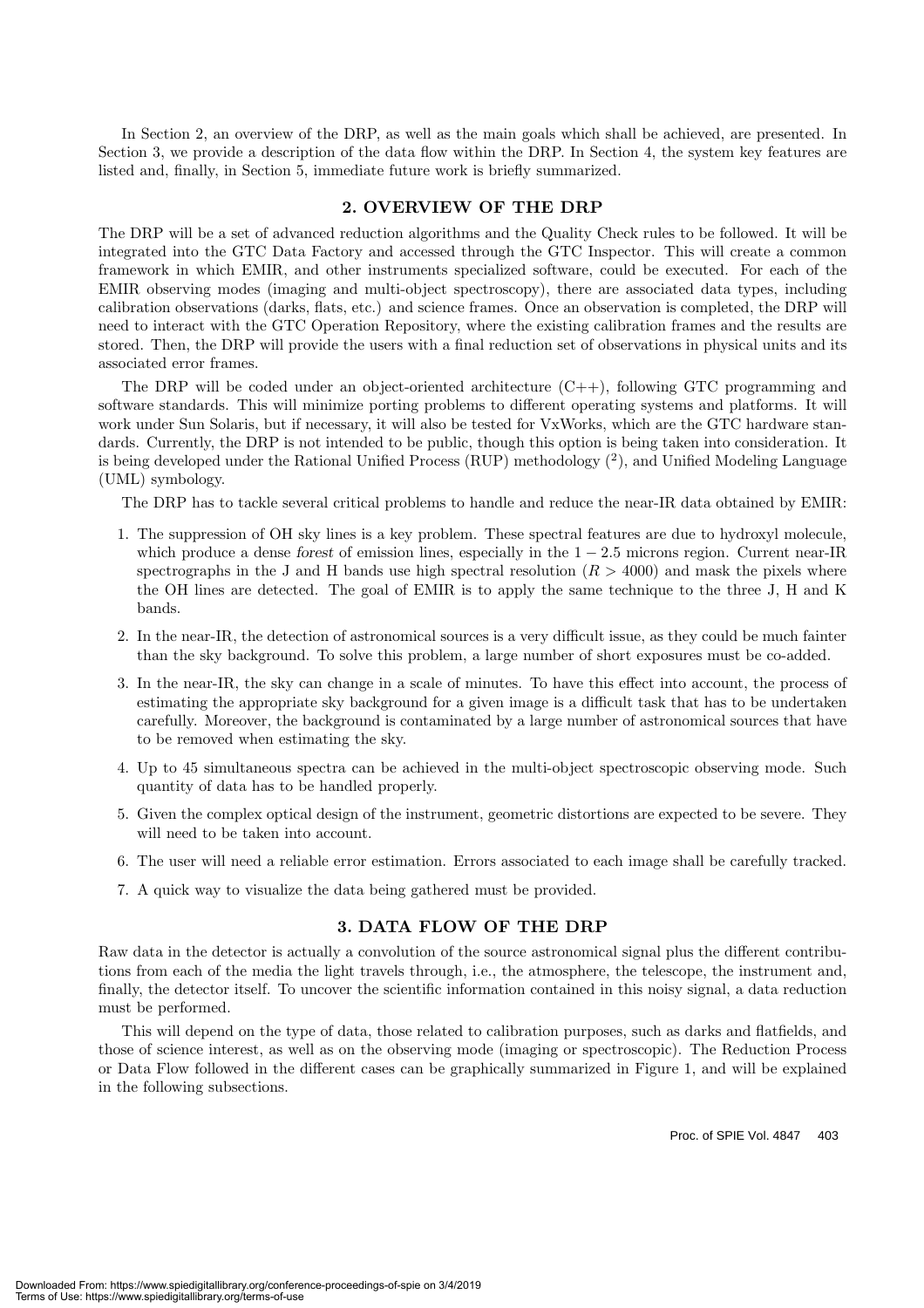#### **3.1. Raw Calibration Frame Process**

Calibration Frames can be darks, flatfields, sky frames or line lamp frames.The process needed to reduce them, both in imaging and spectroscopic observing modes, makes use of several of the following five operations, depending on the type of frame:

- 1.Dark subtraction, which is important even in the near-IR cryostatically cooled instruments like EMIR.
- 2.Flatfield division, in order to correct for pixel response non-uniformity in the detector.
- 3.Cosmetic masking for defects in the detector, such as dead pixels, also with a two-dimensional interpolation.
- 4.Cosmic rays removal, with a two-dimensional interpolation between neighbor adjacent pixels.
- 5.Sky subtraction, where the high and time-changing contribution of the sky background is eliminated from raw frames. This fundamental step can be taken into account by beam switching or dithering techniques in imaging mode. Beam switching can also be used in multi-slit spectroscopic mode, as well as nodding.

Once the raw calibration frame has been reduced, this calibration image is ready to be used in the reduction of raw science frames.

#### **3.2. Raw Science Frame Process**

Science frames, which correspond to astronomical objects of interest, suffer a longer process until the total reduction, which can be divided into two clear phases: Pre-Process and Post-Process.

#### **3.2.1. Science Frame Pre-Process**

This phase is similar to that reported at 3.1, where raw science frames must be corrected with sky and dark subtraction, flatfielding, cosmetic defects and cosmic rays removal. To do so, several calibration images need to be used.

#### **3.2.2. Science Frame Post-Process**

After being pre-processed, a science frame needs further recipes to completely end its reduction.This depends on the observing mode.

#### *Imaging Mode:*

In this case, there are three important operations:

- 1.Image restoration, where geometric distortions which have not been removed during pre-processing, have to be eliminated.This concerns to dithering techniques, where offsets between science and sky exposures are small compared with the field size, and also when mosaicking, where the offsets are larger.
- 2.Atmospheric extinction correction, due to the changing absorption of light with different airmasses and wavelengths.
- 3.Flux calibration, in order to measure in absolute units the incident flux out of the atmosphere from the observed objects.

#### *Multi-slit Spectroscopic Mode:*

As well as the three operations in the previous section, the spectroscopic mode is characterized by:

- 1.Wavelength calibration using line lamp frames, since the available dispersion elements do not provide spectra with a perfect linear dispersion.
- 2.One-dimensional spectra identification and extraction from the multi-object spectroscopic frames, where there can be up to 45 simultaneous sources spectra. These two-dimensional frames are analyzed, so that each spectrum is registered and recorded as a one-dimensional frame.
- 3.OH-lines masking, in order to correct saturated pixels by the high intense emission of hydroxyl molecule.
- 404 Proc. of SPIE Vol. 4847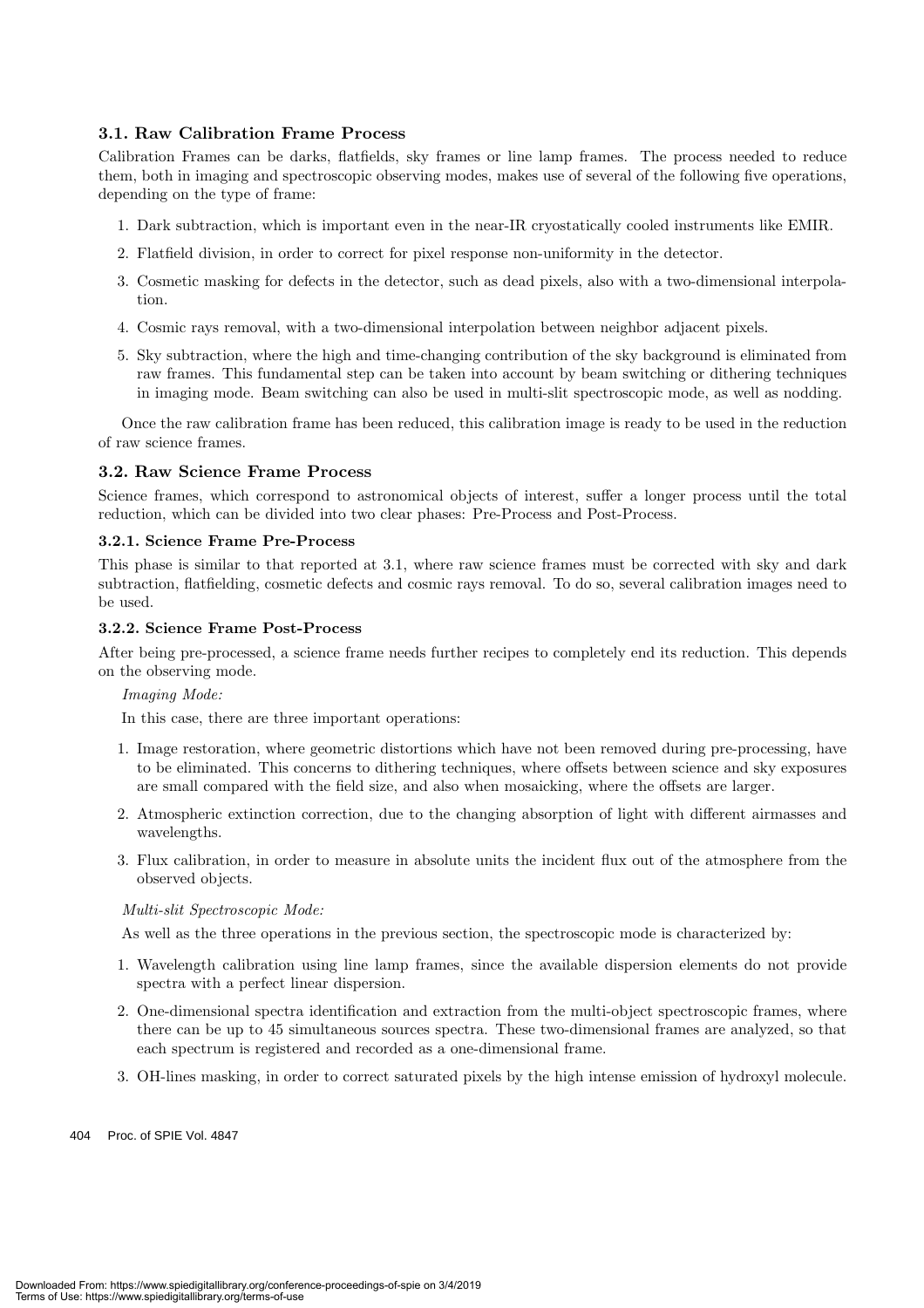

**Figure 1.** Data Flow of the DRP.

#### **4. KEY FEATURES OF THE DRP**

In the following lines, there is an overview of the most important features that the EMIR DRP will include.

Proc. of SPIE Vol. 4847 405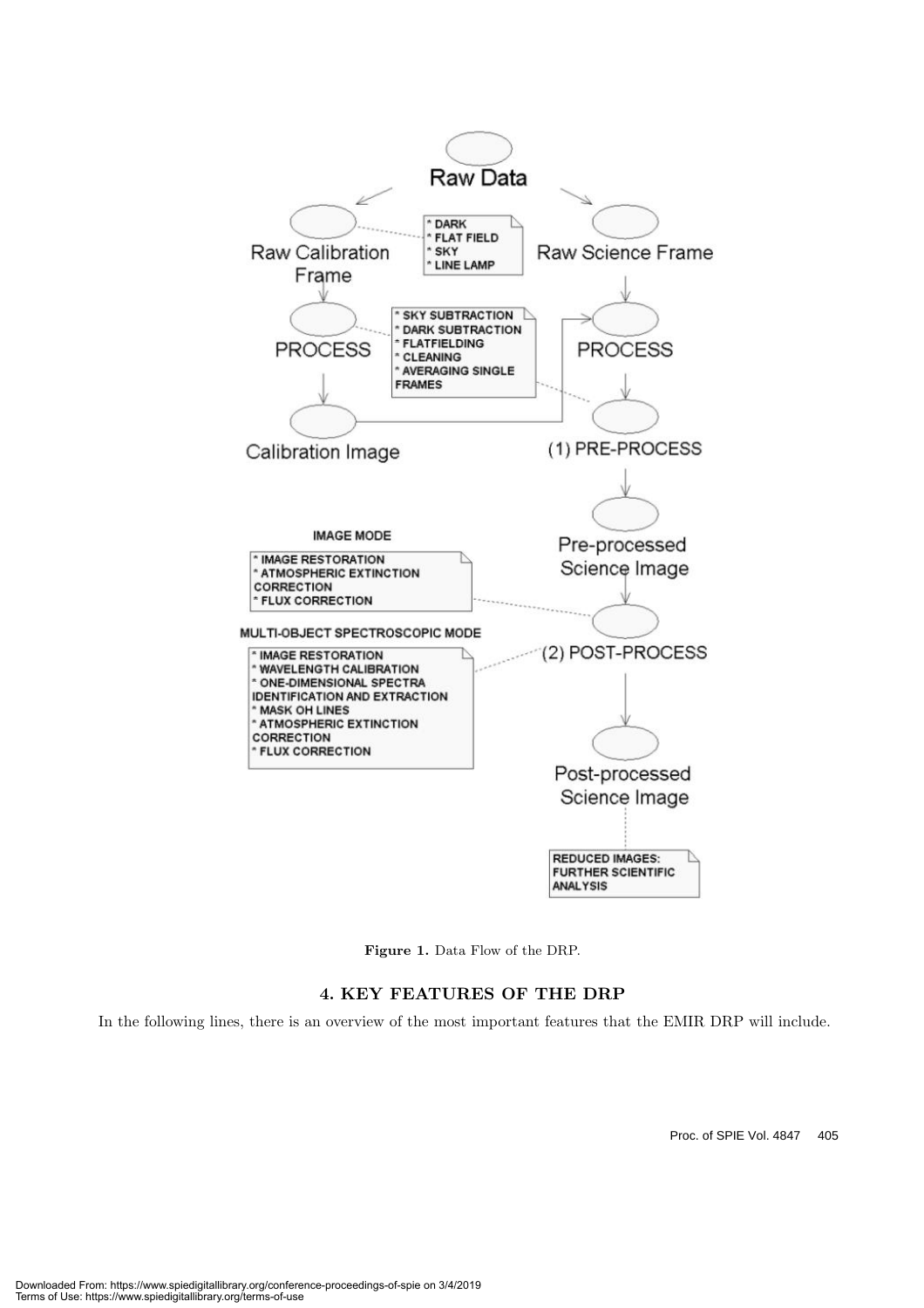#### **4.1. Object-oriented architecture**

The whole DRP, which is embedded into the GTC Data Factory, shall be coded under an object-oriented architecture. This point of view allows to interpret an observation as an "object", this is, an instance of a  $C++$ class created for observations.This class will include the image (as a matrix), additional parameters including calibrations applied, and another matrix for the associated errors.The "methods" of this class (called "member functions" in  $C_{++}$ ) will be the different reduction operations to be performed in this image.

#### **4.2. FITS as default delivering format**

FITS will be the default format for delivering the results to the scientific community, so both raw and final data shall be FITS files. As an added feature, data shall be portable to the most common format used by the astronomical community when the instrument is operating.

#### **4.3. Quick-look facility**

This component is intended to allow a fast examination of raw frames and pre-processed images.It will be used to visualize sets of data and monitor in real-time the observation. It shall offer a wide variety of graphical resources, as well as preliminary inspection tools specific to the observing mode, such as simple statistics, zooms, cuts, radial profiles, among others.

#### **4.4. Error propagation**

The DRP shall track error propagation via error images associated to each data image, and generated just after reading out the raw frames, considering the readout noise and gain.A given noise model has to be taken into account.Error frames shall be processed in parallel with data frames.

#### **4.5. Image restoration**

The DRP shall be able to automatically remove field distortions in images when mosaicking and dithering.

#### **4.6. History of each image**

All the operations performed to any image shall be recorded, for example, in the image header and/or in a general log file.

#### **4.7. Fully automatic reduction mode**

The DRP shall offer a fully automatic running mode, where standard assumptions based on previous experience shall be assumed to perform a silent reduction. All the relevant information shall be always recorded in the history of the image file.

#### **4.8. Step-by-step interactive reduction mode**

In this interactive mode the user will control either by graphical or command driven way the evolution of the reduction procedure. It shall be possible to use a running mode with steps in an automatic mode and steps performed in an interactive mode, especially those considered critical.

#### **4.9. Stand alone version**

The DRP is intended to be fully integrated into the GTC Control System, in special, into the GTC Data Factory. This means that this software will not be of public access, but will be used at GTC facilities. However, a stand alone version which allows to execute a processing recipe independently of GTC Control Software is currently under consideration.

#### **4.10. Standard reduction recipes**

As part of the DRP, the user shall be provided with a set of standard reduction recipes for each astronomical problem.They shall include a suggested data flow and detailed advice about how to perform it from the beginning.

406 Proc. of SPIE Vol. 4847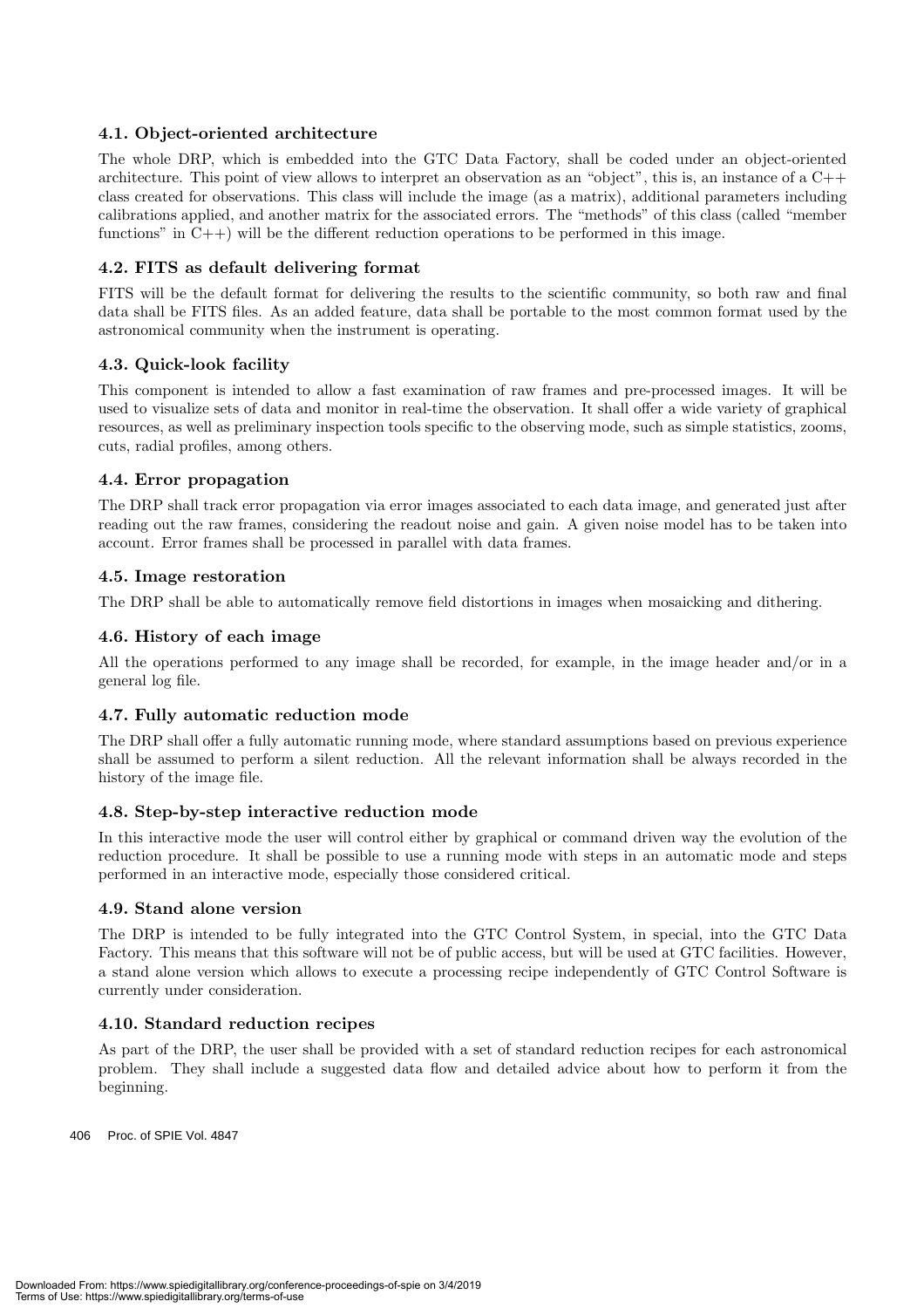

**Figure 2.** Example of reduction procedure for direct images taken with EMIR.

#### **4.11. Checks and quality control procedures**

Checks and quality control procedures shall be also included to provide the user with tools to estimate the quality of the data.

#### **4.12. Solutions specific to each observing mode**

The DRP will tackle each observing mode as an independent problem.In this sense, optimized solutions shall be implemented when necessary. However, whenever possible, already developed software shall be reused for different EMIR modes.

#### **4.13. Quick astrometry and object identification**

The DRP shall be able to produce a preliminary catalog of sources present in the frame, perform an astrometric solution (about 2" accuracy) and check which of the entries in the catalog were previously present in a predefined database. The whole process shall consume no less than two minutes.

#### **4.14. Graphic and command-line interfaces**

A user-friendly graphic user interface shall be available as default through the GTC Inspector.The user shall have also available a command driven interface. The DRP should also allow user-friendly scripting.

Proc. of SPIE Vol. 4847 407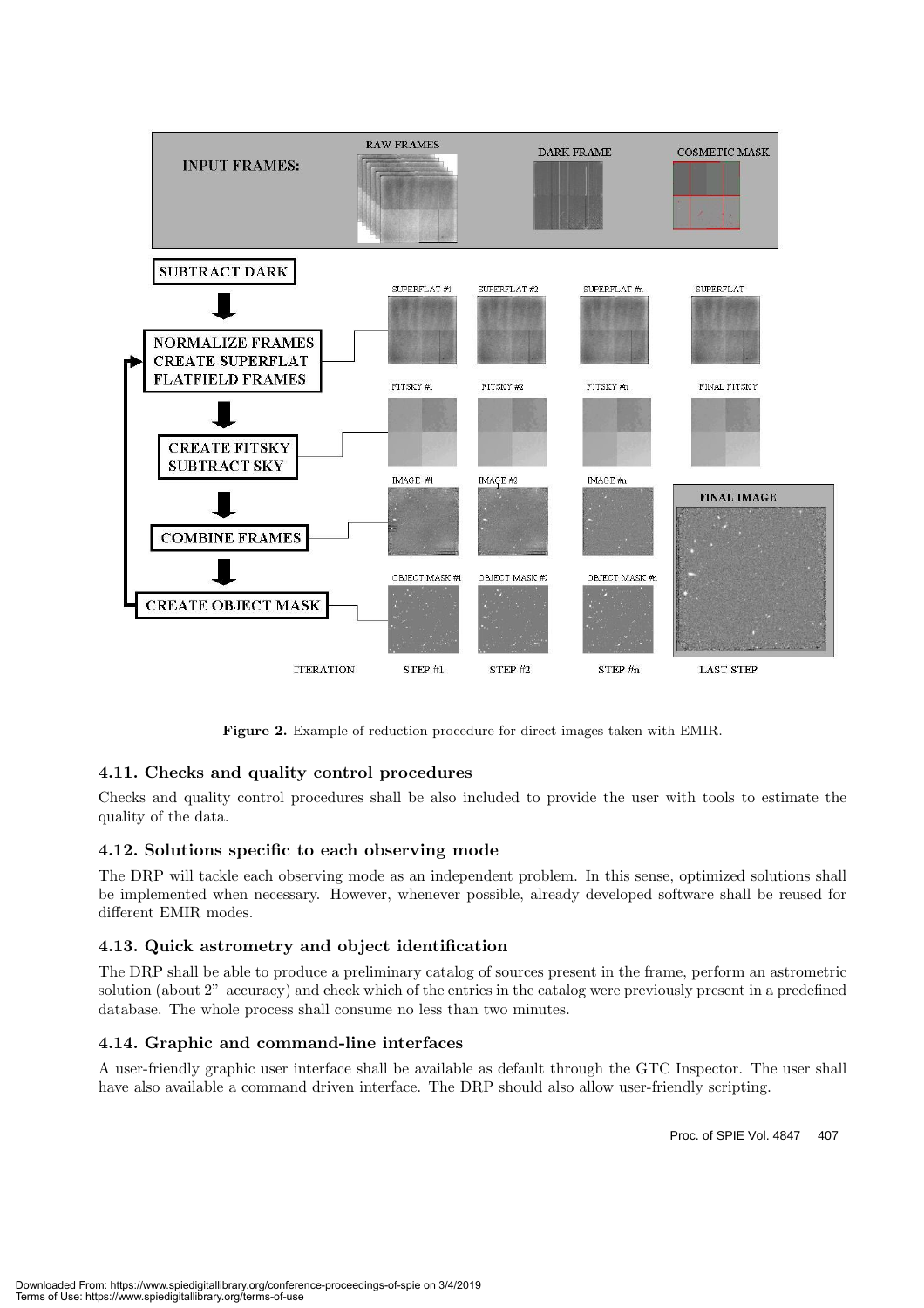#### **4.15. Guaranteed for Sun Solaris**

The DRP software shall be guaranteed and tested for Sun Solaris, following the GTC hardware standards.

#### **4.16. User Manual**

The DRP User Manual shall describe the system from both the astronomer and the engineer point of view.The following characteristics would be important:

- 1.Different levels of complexity.
- 2.Guidelines for every main reduction step.
- 3.Detailed general reduction recipes.
- 4.Known bugs and workarounds.
- 5.Available at the most common printing formats.

The GTC standard for software documentation is the Doxygen (http://www.doxygen.org/) documentation system.This is the format that has been adopted for the DRP.

#### **4.17. On-line help and documentation**

The DRP shall provide an on-line help system to assist the user.Each topic covered in the User Manual shall also be available through the on-line help.

#### **5. FUTURE WORK**

GTC Telescope is intended to start scientific operations in 2004. However, EMIR itself is expected to be fully operational in the mid 2005.The EMIR DRP has recently passed an inception phase, in which the most important and useful functionalities and requirements have been identified.From now on, our UCM Group will be working at an elaboration phase, in which the overall DRP architecture is to be defined and depicted, as well as a near complete description of the system has to be developed. A simplified software prototype is has been coded and is being tested, in order to find and solve critical risks as soon as possible.

#### **ACKNOWLEDGMENTS**

EMIR is being financed by the GTC instrumentation program and the EMIR partner institutions, which are, the Instituto de Astrofísica de Canarias (IAC, Spain), the Universidad Complutense de Madrid (UCM, Spain), the University of Durham (UK) and the Observatoire Midi-Pyrénees (Toulouse, France).

#### **REFERENCES**

- 1. M.Balcells, R.Guzman, J.Patron, A.Aragon-Salamanca, J.Azcue, J.A.Ballester Lluch, M.T.Barroso, F.Beigbeder, S.Brau-Nogue, N.Cardiel, D.Carter, J.J.Diaz-Garcia, E.de la Fuente, F.J.Fuentes, A.B. Fragoso-Lopez, F.Gago, J.Gallego, J.Gomez-Elvira, J.C.Heredero, D.J.Jones, J.C.Lopez, P.Luke, A.Manescau, T.Munoz, R.F.Peletier, R.Pello, J.P.Picat, D.J.Robertson, J.A.Rodriguez, A.Serrano, R.M.Sharples, and J.Zamorano, "EMIR: cryogenic NIR multi-object spectrograph for GTC," in *Proc. SPIE Vol. 4008, p. 797-805, Optical and IR Telescope Instrumentation and Detectors, Masanori Iye; Alan F. Moorwood; Eds.*, **4008**, pp.797–805, Aug.2000.
- 2.P.Kruchten, *The Rational Unified Process: an introduction*, Addison Wesley Longman, Massachusets, 1999.

408 Proc. of SPIE Vol. 4847